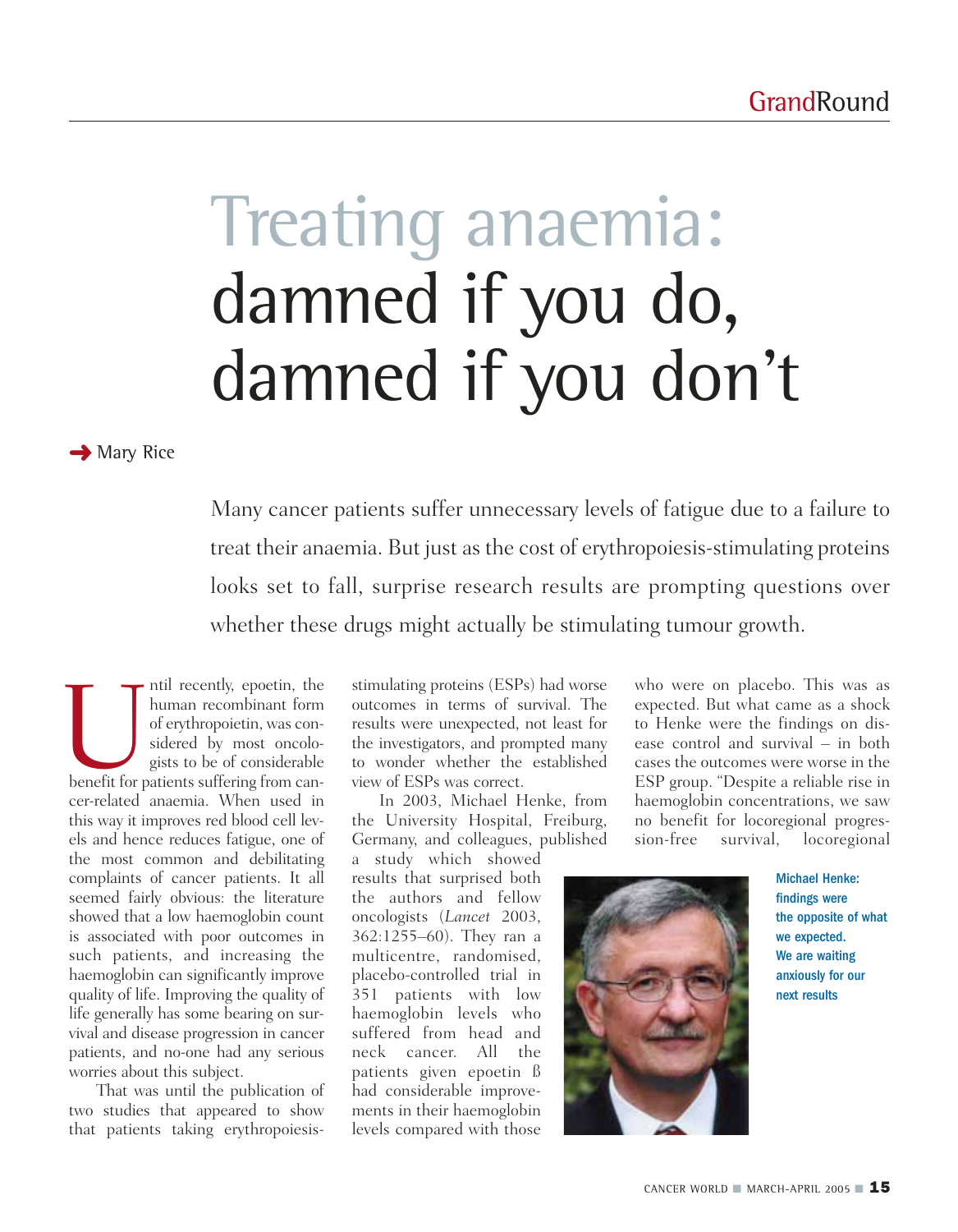progression, or survival," said the authors. "On the contrary, patients given placebo fared significantly better than those given epoetin ß. A contribution of study design to this unexpected finding is unlikely."

### **SURPRISE RESULTS**

"We knew that patients who had hypoxia didn't react as well to radiotherapy as those who didn't," says Henke. "There is pre-clinical evidence that epoetin increases the radiosensitivity of tumours, and we thought it would therefore improve the efficacy of radiation and chemotherapy. We therefore believed that patients with anaemia undergoing radiotherapy would benefit from having their haemoglobin levels boosted with epoetin. So we were expecting just the opposite results from those we found, which really surprised and disappointed us."

Imbalances with certain subgroups in the trial might have contributed to the negative effect of the drug on outcomes, says the paper, but underlying biological phenomena are also a possibility. Further trials are needed, says Henke, to try and explain the biological mechanism that might underpin the findings, and he is currently looking further into the possibility that tumour cells in some kinds of cancers may express erythropoietin receptors and that they use the erythropoietin system for growth and angiogenesis. If this is the case, he says, the finding could have considerable clinical benefit. "You could look for ways of blocking epoetin expression in the cells and thereby improve results, as well as giving doctors a new way of predicting outcomes more accurately."

Henke's study has, perhaps predictably, come under considerable fire regarding its design, results, and interpretation. He takes a sanguine



ESP treatment should depend on severity of symptoms. In some subgroups it should be used with caution

Heinz Ludwig:

view. "When you do research and make an unexpected observation you expect to get criticism. However, I would say to critics that there is no good clinical study that shows that what we have found is wrong. Most previous ESP studies have focussed on quality of life in palliative treatment. We wanted to see if it would heal rather than ameliorate. Another difference is that ESPs have previously been studied mainly in patients with disseminated disease, who would probably have died anyway, whereas we were looking at people with localised cancers in the hope that we could make them well. As far as we are aware, ours is the only properly designed study to look at these issues. We are waiting anxiously for our next results."

The study supports findings from another study of epoetin use (epoetin  $\alpha$ ) in breast cancer (Leyland-Jones, *Lancet Oncology* 2003 4:459–460). In this trial, the treatment group was observed to have an increased incidence of disease progression compared with the placebo group, and the outcome was higher mortality in the treatment group.

In the light of these studies, last year the US Food and Drug Administration (FDA) convened a panel to scrutinise safety. A spokesman said: "FDA is currently working with sponsors of approved and investigational erythropoietin products to ensure that studies are conducted to

investigate possible impact of the drug on tumor growth promotion. Separate from the meeting last May, the product labelling for the erythropoietin products approved in the US (Epogen [epoetin  $\alpha$ ], Procrit [epoetin  $\alpha$ ], and Aranesp [darbepoetin  $\alpha$ ]) have been updated to reflect this new information and revised labelling has been distributed under the cover of Dear Health Care Professional letters to the medical community." The European Medicines Agency (EMEA) currently has no plans to undertake an investigation of its own, and will await the outcome of further studies. So it appears that the jury is still out on this issue.

Amgen, which manufactures Aranesp, said it could not comment on other companies' studies. However, Amgen's European Medical Director, Dietmar Berger, said the company was keeping a close eye on the situation: "Amgen has a robust pharmacovigilance programme that is evaluating the effect of Aranesp on survival and tumour progression in multiple oncology populations with well-designed clinical and epidemiological studies."

He also pointed out that the drug served a real need: "Cancer patients cite anaemia as one of the most debilitating side-effects of chemotherapy. When used in accord with the approved prescribing guidelines, Aranesp effectively corrects anaemia and reduces or eliminates the need for blood transfusions in chemotherapy patients, without the burden of frequent injections and doctor's office visits."

### **A REAL NEED**

There is no doubt that anaemia is a problem for cancer patients. Heinz Ludwig, from the Wilhelminenspital, Vienna, Austria, and colleagues from all over Europe, collected data on cancer-related anaemia from 748 cancer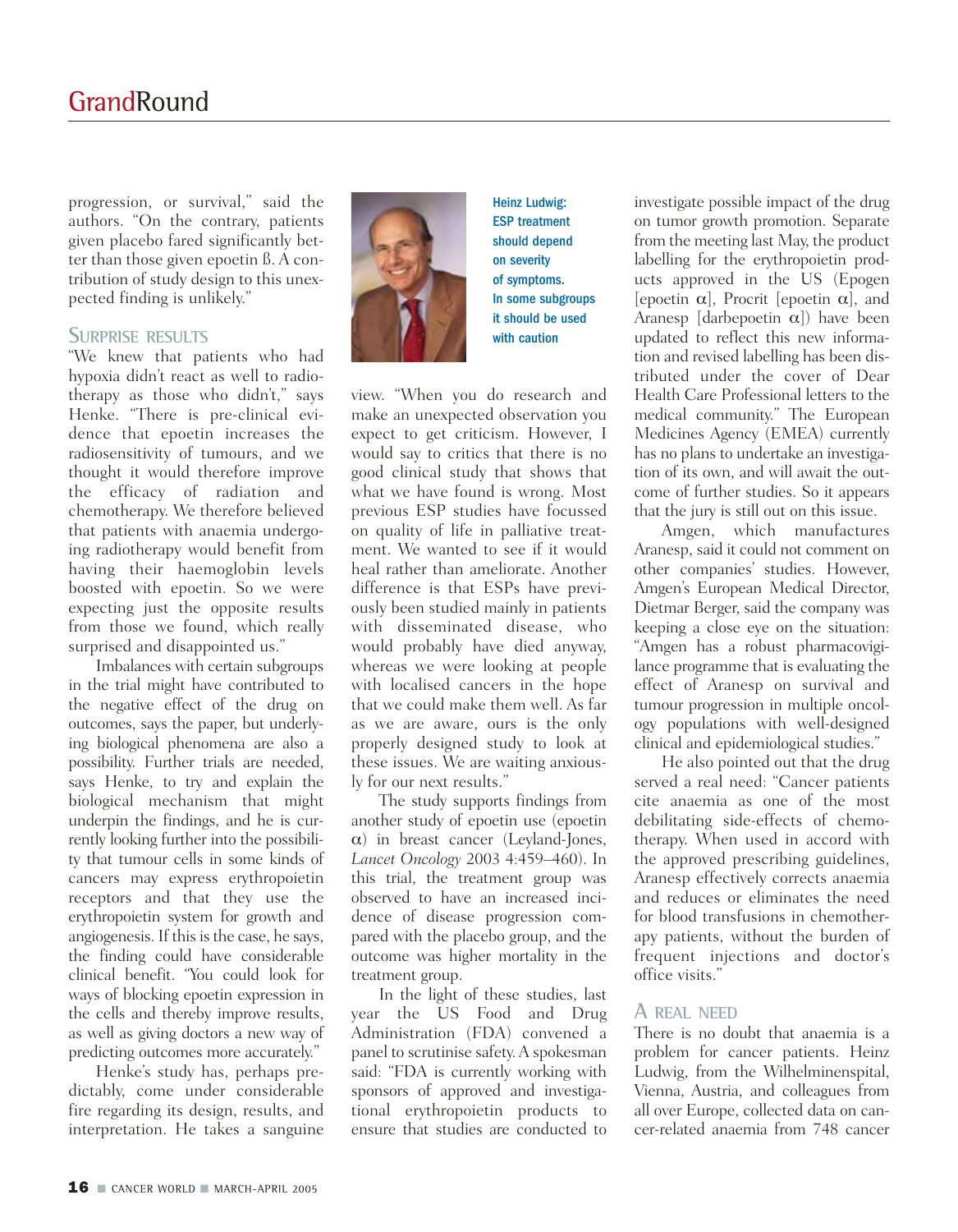

## Combatting fatigue can make a huge difference to a patient's quality of life

centres in 24 countries over a sixmonth period in 2001 (*EJC* 2004, 40:2293–2306). This large study showed clearly that anaemia prevalence and incidence among cancer patients were high, and that anaemia had a strong relationship to poorer outcomes. Treatment for anaemia may not be optimal, say the authors: many anaemic patients, including those with very low haemoglobin levels who fall into the category where they should be treated under existing guidelines, were not treated at all. Of all patients who were ever anaemic, 61.1% did not receive treatment for their anaemia.

Most patients who were not treated had haemoglobin levels that were too low, but not disastrously so – 47.2% of those not treated had levels between 10.0 and 11.9 g/dl; but 12.9% who were not treated had levels between 8 and 9.9 g/dl; and 0.9% were below 8 g/dl.

Most patients who began chemotherapy during the study became anaemic. The longer they received chemotherapy, the greater their risk of developing anaemia: it was reported in 19.5% of patients in the first chemotherapy cycle and 46.7% in the fifth cycle. Even in the anaemic group with the highest levels of haemoglobin

 $(10-11.9 \text{ g/dl})$  their anaemia had a significant impact on performance status. Using the physician-reported WHO score, it was shown that performance status worsened as haemoglobin decreased, and the correlation was significant. Over half the patients with severe anaemia (haemoglobin less than 8 g/dl) had poor scores, and even among those with haemoglobin levels of 10–11.9 g/dl, one quarter had poor scores. This association is consistent with findings that show a correlation between increasing haemoglobin and quality of life, the study said.

"From the biological point of view it's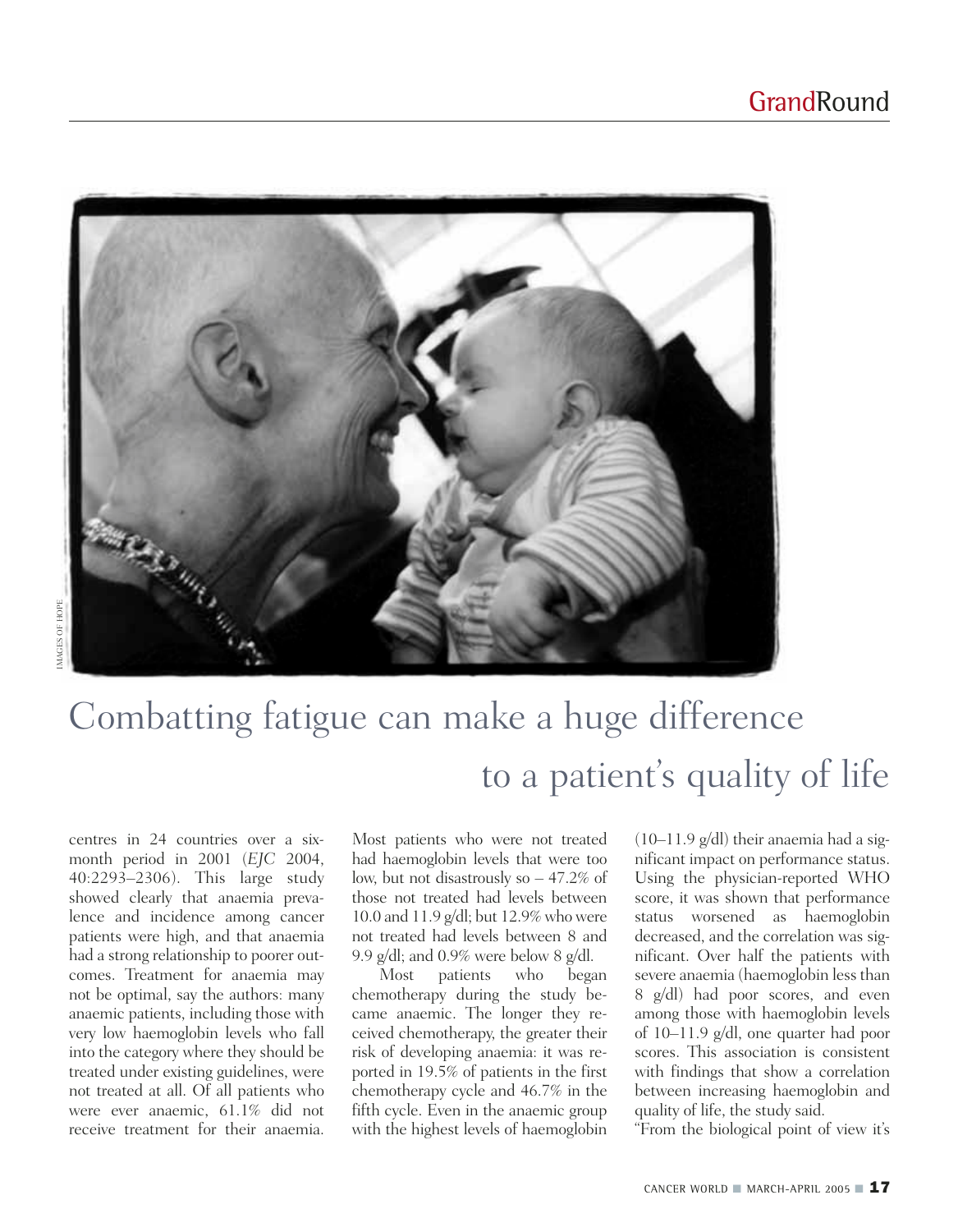### EORTC Guidelines for use of erythropoietic proteins in anaemic patients with cancer

Anaemia is a frequent finding in cancer patients and should be carefully assessed. Additional causes of anaemia such as iron deficiency, bleeding, nutritional defects or haemolysis should be corrected prior to erythropoietic protein therapy. The following recommendations are related to adult cancer patients with solid tumours or haematological malignancies:

■ In cancer patients receiving chemotherapy and/or radiotherapy, treatment with erythropoietic proteins should be initiated at a Hb level of 90–110 g/l based on anaemia-related symptoms.

■ In patients with cancer-related anaemia not undergoing chemotherapy and/or radiotherapy, treatment with erythropoietic proteins should be initiated at a Hb level of 90–110 g/l based on anaemia-related symptoms.

■ Erythropoietic proteins may be considered in asymptomatic, anaemic patients with a Hb level of 90–110 g/l to prevent a further decline in Hb, according to individual factors (e.g., type/intensity of chemotherapy, baseline Hb).

■ For anaemic patients who are transfusion-dependent, erythropoietic proteins should be initiated in addition to red blood cell transfusions.

■We do not recommend the prophylactic use of erythropoietic proteins to prevent anaemia in patients undergoing chemotherapy and/or radiotherapy who have normal. Hb values at the start of treatment.

■ Elderly patients experience the same benefits from treatment with erythropoietic proteins as younger patients.

■ The target Hb concentration should be 120–130 g/l.

■ The two major goals of erythropoietic protein therapy should be to improve quality of life and prevent transfusions.

■ The use of erythropoietic proteins with the aim of improving survival or response to treatment is not recommended as there is no evidence to support this. Further studies are needed.

■ Within reasonable limits of body weight, fixed doses of erythropoietic proteins should be used.

■ We recommend the dosing of erythropoietic proteins according to Fig. 1. However, the decision to dose-escalate cannot be generally recommended and must be individualised. Treatment should be continued as long as Hb levels remain ≤120–130 g/l and patients show symptomatic improvement. For patients reaching the target Hb, individualised titration of lowest effective maintenance dose should be made repeatedly.

**Despite the common use of epoetin**  $\alpha$  **QW (40,000** IU), there is limited evidence to support this dosing

clear that anaemia in cancer patients should be corrected," says Ludwig, "and the trigger for ESP treatment should be the degree of symptoms. This will vary in different groups. For example, a 75-year-old man with heart disease and mild anaemia would benefit from just a small increase in haemoglobin levels – he would have less angina. But a young person can tolerate a higher degree of anaemia, and I would personally start treatment later. It's important that treatment is individualised within existing guidelines.

However, guidelines by their very nature are fairly general – if they are not, they are just too complicated for anyone to follow, and they are bound to end up as a compromise."

As to the effect of ESPs on survival, Ludwig and colleagues did not see a negative impact. However, there may be sub-groups where they should be used with caution, he says. "In patients with solid tumours and high tumour mass or people who were incompletely resected, we should probably be careful about recommending

ESPs, but in other groups we should exploit their benefits," he says.

A Cochrane systematic review of the effect of ESPs used to prevent or treat anaemia in cancer patients was updated in May 2004, after the publication of the two studies causing concern (Bohlius et al, The Cochrane Database of Systematic Reviews 2004, 3: CD003407.pub2). The authors found consistent evidence that ESP administration reduces the risk for blood transfusions, and that for patients with haemoglobin levels below 10 g/dl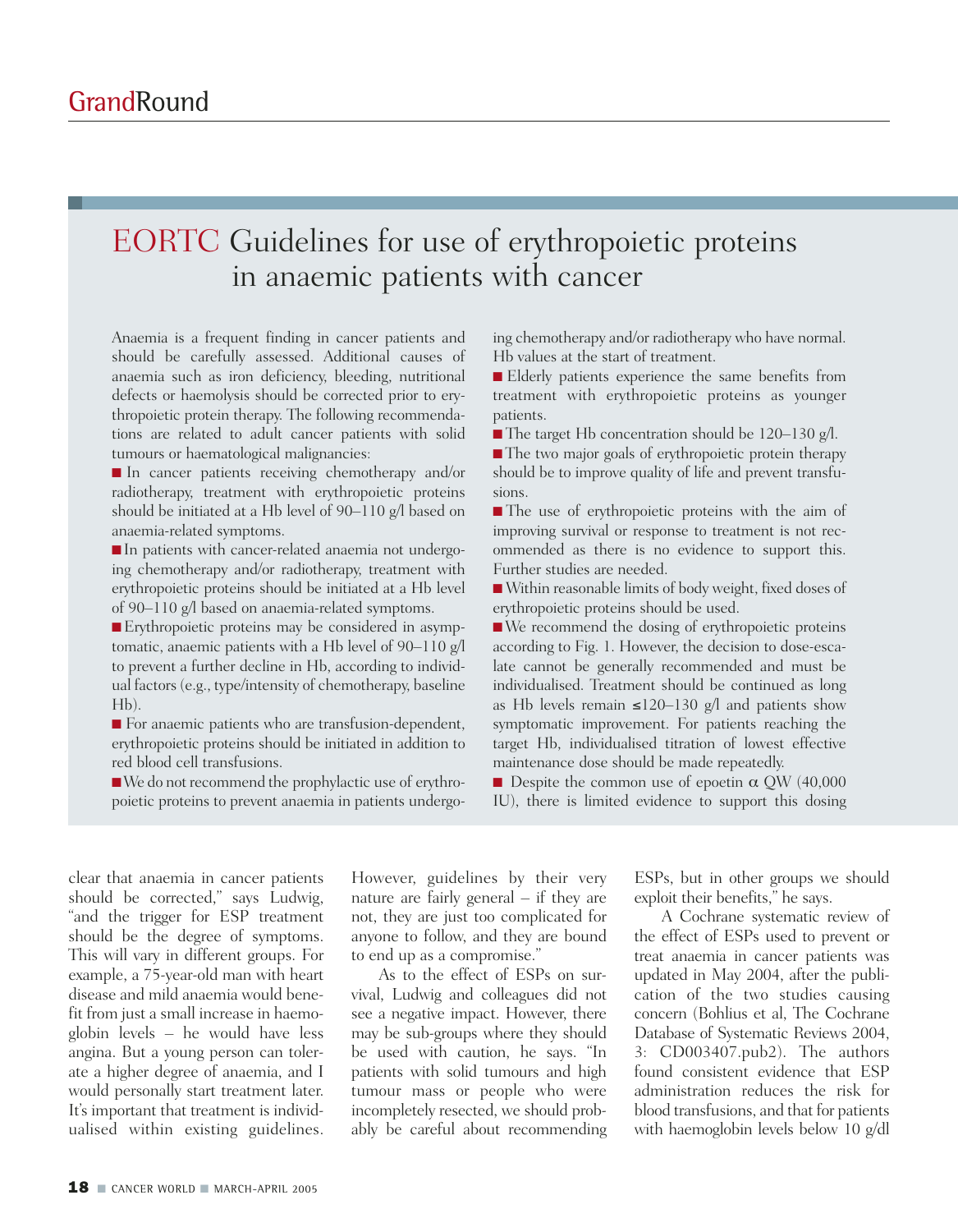

schedule. The QW application of epoetin ß (30,000 IU) has been shown to be effective in patients with nonmyeloid haematological malignancies. The QW administration of darbepoetin  $\alpha$  (2.25 μg/kg) can be recommended. There is currently limited evidence to support the use of darbepoetin  $\alpha$  in Q2W, Q3W or Q4W dosing intervals.

■The use of higher initial doses of erythropoietic proteins can currently not be recommended as a standard approach with epoetin  $\alpha$  or epoetin ß, but limited evidence exists for darbepoetin α. Further studies are needed.

■ There are no predictive factors of response to erythropoietic proteins that can be routinely used in clinical practice; a low serum erythropoietin level (in particular in haematological malignancies) is the only verified predictive factor of some importance. Values must be interpreted relative to the degree of anaemia present.

■ For patients undergoing autologous blood stem cell

transplants, the effects of erythropoietic proteins have not yet been convincingly shown and they cannot therefore be recommended.

■ For patients undergoing allogeneic blood stem cell transplants, the clinical impact of erythropoietic proteins is limited and they can only be recommended on an individual basis.

■ The fear of pure red cell aplasia should not lead to erythropoietic proteins being withheld in patients with cancer.

■ When using erythropoietic proteins to treat anaemia in cancer patients, the combined analysis of all study data indicates a slightly increased risk of thromboembolic events. However, this may be related to the target Hb level achieved.

Reprinted from European Journal of Cancer vol. 40, C. Bokemeyer et al., *EORTC guidelines for the use of erythropoietic proteins in anaemic patients with cancer*, pp 2201–2206, © (2004), with permission from Elsevier

it improved haematological response. However, they conclude: "There is inconclusive evidence whether erythropoietin improves tumour response and overall survival. Research on sideeffects is inconclusive."

Jan Foubert, President of the European Oncology Nursing Society, who runs a specialist fatigue clinic at the Institut Bordet in Brussels, Belgium, says that ESPs are helpful in boosting energy levels and controlling fatigue in the patients he sees. "In studies of anaemia in cancer

patients, we see improvement in the haemoglobin levels when they take ESPs." He adds, however, that there is a need for more research into the link between fatigue and anaemia especially in elderly cancer survivors. Research is also needed into the link between fatigue and depression, anxiety and sleep disturbance, and into how activity may help in managing fatigue.

Foubert worries that the results of the Henke and Leyland-Jones studies may hinder attempts to get the prob-



Jan Foubert: Anaemia-related fatigue is a heavy burden for cancer patients. We shouldn't jump to conclusions

lem of anaemia in cancer patients taken more seriously and dealt with more consistently. "The significance of anaemia and fatigue to the patient is